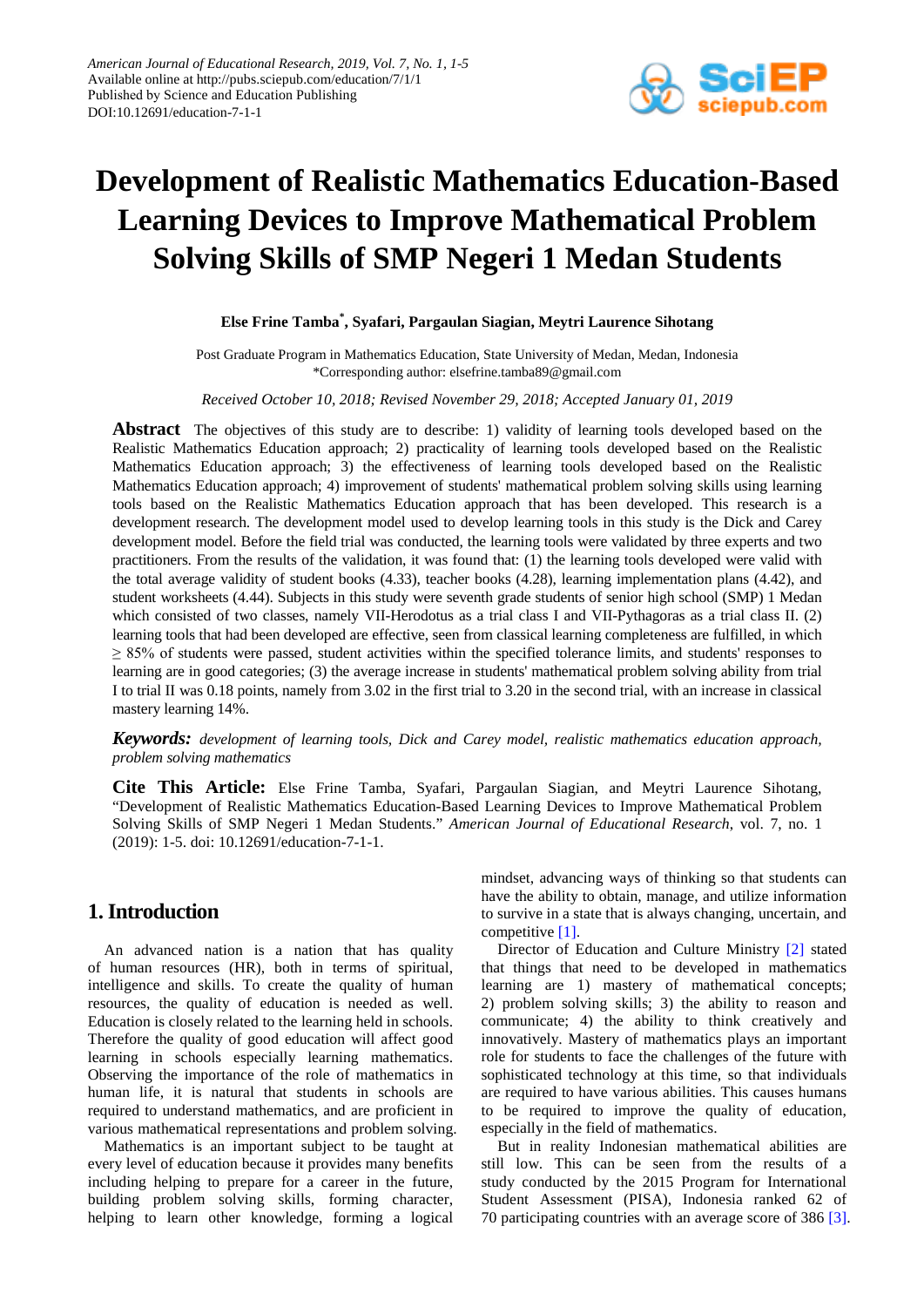One of the factors that can cause low mathematical students' ability to solve is that students tend to be passive, mostly working on routine problems and not understanding what is meant by the problem they face. In addition, in learning mathematics teachers must use strategies that can improve mathematical problem solving skills in students.

The importance of problem solving ability by students in mathematics is stated by Branca [\[4\]](#page-4-3) as follows: (1) problem solving ability is a general goal of teaching mathematics, even as the core of mathematics; (2) problem solving includes methods, procedures, and strategies are core and main processes in the mathematics curriculum; and (3) problem solving is a basic ability in learning mathematics. The same thing also said [\[5\]](#page-4-4) that mathematical problem solving has long been seen as an important aspect of mathematics, teaching mathematics, and learning mathematics.

According to Pamungkas and Masduki [\[6\]](#page-4-5) the ability to solve mathematical problems is the ability that must be possessed by students to be able to understand problems, plan solutions, solve problems, and re-examine the results of a given mathematical problem. So, developing problem solving skills is one of the objectives of learning mathematics that is considered important.

Besides problem solving abilities, there are several things that need to be improved in the education system, namely the development of learning tools, teacher empowerment and the development of learning models used in schools. Among those things mentioned above, the development of learning tools is very important to improve the quality of education, especially mathematics lessons in schools. Every teacher in the education unit is obliged to prepare learning tools in a complete and systematic manner so that learning takes place interactively [\[7\].](#page-4-6) According to Ritonga [\[8\]](#page-4-7) The learning device is one manifestation of the preparations made by the teacher before making the learning process. Learning tools which have certain qualities provide convenience to the teachers and can assist them in preparing and carrying out teaching and learning activities in the classroom, so that the teaching materials used enable students to learn mathematics easily [\[9\].](#page-4-8)

In an effort to improve mathematical problem-solving abilities of students, an approach that can improve students' problem solving abilities in learning mathematics is needed. One of the mathematical approaches that are oriented towards mathematical everyday experience and applying mathematics in daily life is the Realistic Mathematics Education (RME) approach.

## **2. Materials and Methods**

Mathematical problems which become challenges nowadays need solution and require creativity, understanding, and original thought or imagination. Problem solving is the ability that can be found in each person in which the solution varies depending on what they see, observe, remember and think in accordance with real life events.

The importance of mathematical problem solving abilities possessed by students: (1) the ability to complete is a general goal of teaching mathematics, even as the core of mathematics; (2) problem solving includes methods, procedures and strategies are the core and main processes in the mathematics curriculum; and (3) the completion of mathematics is a basic ability in learning mathematics. [\[10\]](#page-4-9) reveals the advantages of problem solving abilities, namely when solving problems, students learn to apply their mathematical skills in new ways, develop a more understanding of mathematical ideas and get a sense of experience "Being a mathematician".

Campione, Brown and Connel [\[11\]](#page-4-10) provide three stages of assessment to measure the progress of problem solving activities. First, understanding the problem; whether important information and ideas in the problem are known. Second, the representation; whether they have been able to make external representations of problems that make it easier for them to handle the problems. Third, the solution; whether the chosen strategy is correct and accurate.

## **2.1. Realistic Mathematics Education Approach**

According to Sunadi [\[12\]](#page-4-11) Realistic Mathematics Education is a method of learning school mathematics carried out by placing the reality and experience of students as the starting point of learning. Furthermore, students are given the opportunity to replicate mathematical concepts to solve everyday problems or in other fields. According to Saleh [\[13\]](#page-4-12) Realistic Mathematics Education is an approach that can help teachers carry out the learning process that brings students into the context of the real world, so that students have a "quality" impression because students experience directly in discovering the mathematical concepts they face and learn.

So from the various opinions above, it can be concluded that the Realistic Mathematics Education Approach is an approach to learning mathematics that starts from the "real" things for students, and provides direct experience for students in finding mathematical concepts.

#### **2.2. Development of Learning Devices**

Learning devices are a set of learning resources that allow students and teachers to carry out learning activities. They will help and facilitate the process of learning in order to achieve the stated goals. Learning tools become a guide for teachers in carrying out learning both in class, laboratory or outside the classroom. [\[14\]](#page-4-13) states that learning devices are devices used in the learning process. The function of learning devices is to provide direction for the implementation of learning so that it becomes directed and efficient. According to Yustianingsih [\[15\]](#page-4-14) the success of students in learning mathematics, is not only determined by the students' interest in the way the teacher teaches, but can also be determined by the way the teacher of the particular subject packs the learning device, because the learning device serves as guidance to the learning process in achieving the objectives of the learning.

According to Simanungkalit [\[16\]](#page-4-15) learning tools are one form of preparation carried out by the teacher before they conduct the learning process. Hidayat [\[17\]](#page-4-16) suggests that the tools that must be prepared in planning learning include: understanding the curriculum, mastering teaching materials, arranging teaching programs, implementing teaching programs and assessing teaching programs and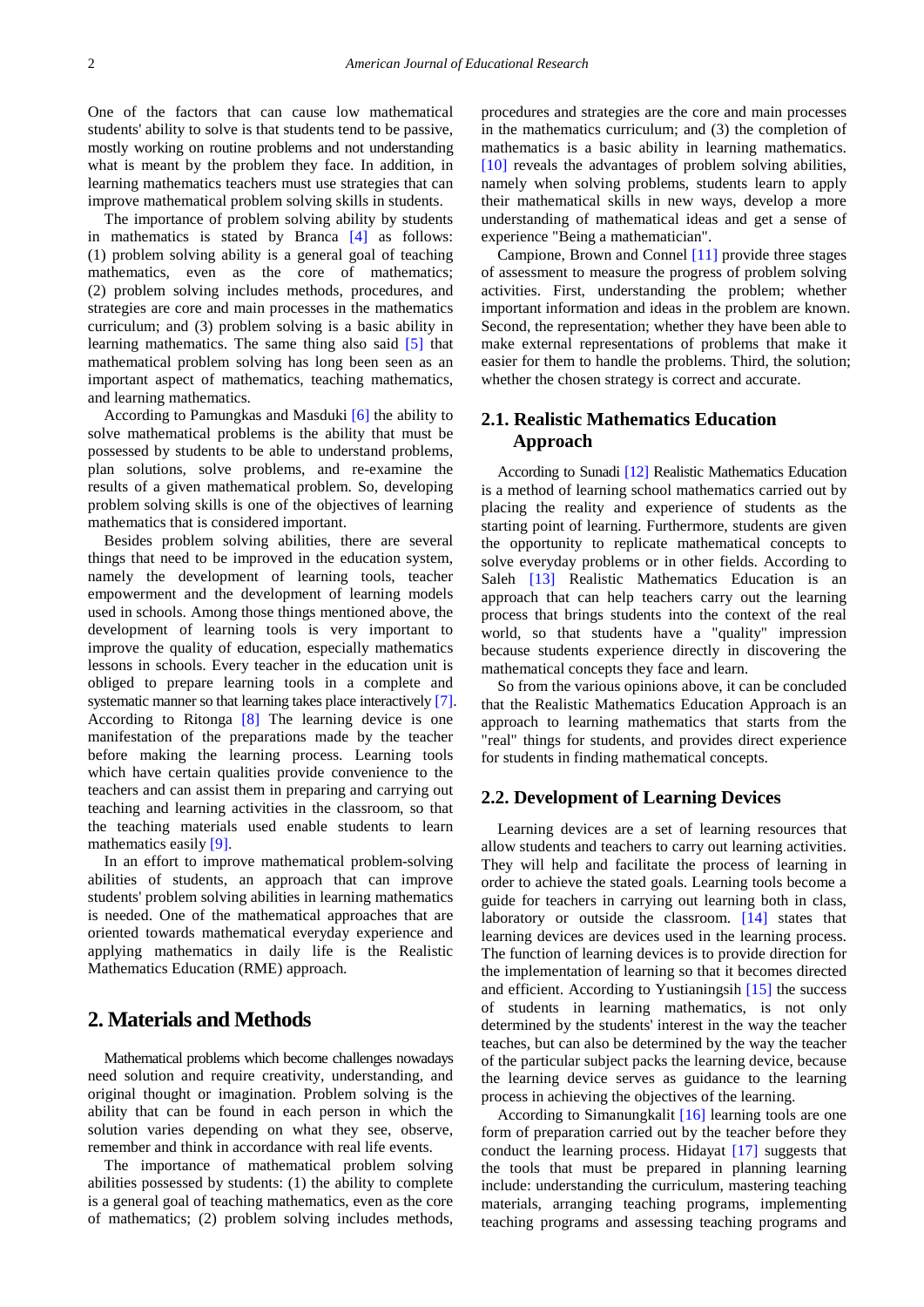the results of teaching and learning processes that have been implemented.

The devices used in the learning process are called learning devices. Learning tools that are needed in managing the teaching and learning process can be: syllabus, Learning Implementation Plan (RPP), Student Activity Sheet (LKS), Learning Outcomes Evaluation or Test Instrument (THB), learning media, and student textbooks.

#### **2.3. Research Methodology**

The type of this study is Research and Development. In this study, researchers developed learning tools with realistic mathematical approaches. Subjects in this study were students of SMP Negeri 1 Medan Class VII-Herodotus and VII-Pythagoras with each number of students 36 people in the academic year 2018/2019. The object in this study is a mathematical learning device with social arithmetic.

This study is the development of learning tools which include (1) teacher books; (2) student books, learning implementation plans (RPP); (3) student activity sheet (LAS); (4) test instruments for problem solving abilities. The model of learning device development carried out is the Dick and Carey model.

The quality of learning devices is measured based on: (1) validity, namely the extent to which a tool is able to measure what people think should be measured by the tool with validity criteria  $4 \leq Vt \leq 5$  (valid); (2) and measuring the effectiveness of learning devices seen from four aspects, namely: completeness of learning achievement, student response, student activity, improvement of students' mathematical problem solving abilities; (3) the practicality of learning devices seen from the teacher and student interview sheets, the observation sheet on the implementation of learning. And to see the improvement of students' mathematical problem solving abilities classically obtained from the comparison of the results of the posttet test trial I with the posttest trial II.

## **3. Result**

#### **3.1. The Validity of Learning Device**

Based on the results of the validation of experts and practitioners regarding Teacher Books, Student Books, RPP, LAS, and Ability Tests Problem solving meets the "valid" category so that learning tools can be used with minor revisions given by experts.

|  |  |  |  |  | Table 1. Summary of Learning Device Validation Results |  |
|--|--|--|--|--|--------------------------------------------------------|--|
|--|--|--|--|--|--------------------------------------------------------|--|

<span id="page-2-0"></span>

| No. | <b>Object Assesssed</b>            | Nilai rata-rata<br>total validitas | <b>Tingkat</b><br><b>Validasi</b> |
|-----|------------------------------------|------------------------------------|-----------------------------------|
|     | Teacher Book (BG)                  | 4.28                               | Valid                             |
| 2.  | Student Book (BS)                  | 4.33                               | Valid                             |
| 3.  | Learning Implementation Plan (RPP) | 4.42                               | Valid                             |
| 4.  | Student Acticvity Sheets (LAS)     | 4.44                               | Valid                             |

Validity criteria as follow:

 $1 \leq V_a < 2$  Invalid

 $2 \leq V_a < 3$  Less valid

| $3 \leq V_a < 4$ | Quite valid |
|------------------|-------------|
| $4 \leq V_a < 5$ | Valid       |
| $V_a = 5$        | Very valid  |

Based on [Table 1](#page-2-0) above, the average validity of each learning device is at an interval  $4 \leq V_a < 5$  valid. Based on the validity criteria, it can be said that this learning device is valid.

#### **3.2. The Effectiveness of Learning Device**

Effective device criteria can be seen from the achievement of student learning completeness. The classical completeness of student learning on trial I and trial II can be seen in [Table 2.](#page-2-1)

**Table 2. Percentage of Student Classical Completeness**

<span id="page-2-1"></span>

| Remark                                 | Trial |      |                 |
|----------------------------------------|-------|------|-----------------|
|                                        |       | П    | <b>Progress</b> |
| Average                                | 3.02  | 3.20 | 0.18            |
| Percentage of students completed (%)   | 75%   | 89%  | 14%             |
| Percentage of students incompleted (%) | 25%   | 11%  |                 |

From [Table 2](#page-2-1) it can be seen that the average students' mathematical problem solving ability in the first trial was 3.02 and the second trial was 3.20 thus an increase was 0.18. And an increase in the percentage of classical completeness of students from the first trial was 75% and the second trial was 89 with a classical improvement of 14%. For more details can be seen in the following diagram.



**Figure 1.** Classical Student Completness

The second effectiveness criterion was seen from the average percentage of student activity for each category in the trial I was 20.54% for first meeting; the second meeting was 17.05%; the third meeting was 34.29%; the fourth meeting was 26.49%; and the fifth meeting was 1.68%. Whereas in the second trial the average percentage of student activity for each category in the first meeting of trial II was 21.43%; the second meeting was 18.64%; the third meeting amounted to 29.23%; the fourth meeting was 31.86%; and the fifth meeting was 1.23%. The results of student analysis and activity show that the percentage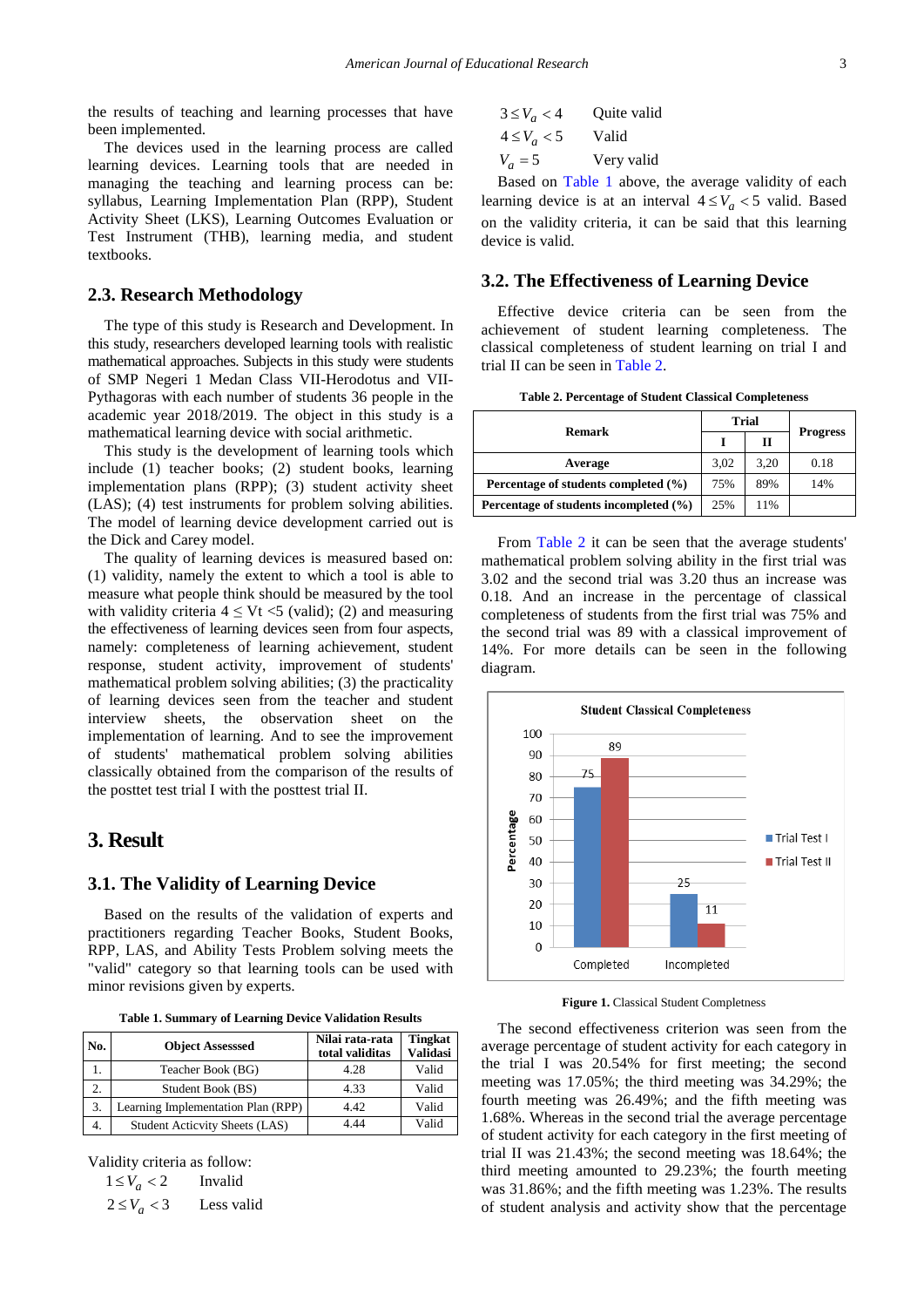of time of this activity is at the specified ideal time tolerance interval. If it refers to the specified criteria, student activity is effective.

The third effectiveness criterion was seen from the students' positive response to the components and learning activities. The instrument used to determine student responses was questionnaire. From the results of the first trial questionnaire obtained an average of 85.59% of the number of students in class VII-Herodotus gave a positive response to the learning devices developed. Whereas in the second trial, the average percentage of students who gave positive response towards learning devices developed was 90.98%. If the results of this analysis are referred to the specified criteria, it can be concluded that the students' response to the developed learning device is positive. If referring to the criteria of effectiveness that the learning device developed has been effective.

#### **3.3. Practicality of Learning Devices**

The practicality aspect of this learning device is seen whether students and teachers as users can use these tools easily. Data obtained based on the results of interviews with teachers and students involved in the use of developed learning tools. Based on the results of the interviews, the responses of teachers and students to the learning tools developed were very positive. This shows that students and teachers consider learning tools used are practical.

The practical aspect is also seen from the implementation of the learning tool, the average percentage of observations of the implementation of the learning device for the first trial is 80.54 in the good category. And in the trial II the presentation of learning 85.28 is also in the good category, namely  $(80 < k < 90)$ . Thus it can be concluded that, the learning tools developed are practical. For more details, the implementation table can be seen in the following table.

|  | Table 3. The Implementation of Learning Devices |  |  |  |
|--|-------------------------------------------------|--|--|--|
|--|-------------------------------------------------|--|--|--|

| The avarage of two   | Meeting |      |      |      | Final   |
|----------------------|---------|------|------|------|---------|
| observers            |         |      |      |      | average |
| <b>Trial Test I</b>  | 80.0    | 78.8 | 81.1 | 82.2 | 80.5    |
| <b>Trial Test II</b> | 84.4    | 86,7 | 83.3 | 86.7 | 85,3    |

## **3.4. Increasing Students' Mathematical Problem Solving Ability**

After conducting the trial twice, the data obtained in both trials were analyzed to see the results of the improvement of each indicator in solving student problems with a device developed based on Realistic Mathematics Education. The improvement of students' mathematical problem solving skills can be seen from the improvement of each indicator in trial 1 and trial II. There was a significant improvent of students' mathematical problem solving skills after conducting the second trial test. For more details can be seen in the following table.

**Table 4. Result of Students' Mathematical Problem Solving Improvement in Each Indicator**

<span id="page-3-0"></span>

| Indicator                                 |      | Posttest Trial Test I |             |  |
|-------------------------------------------|------|-----------------------|-------------|--|
|                                           |      |                       | Improvement |  |
| Understanding the problem                 | 2,59 | 2,59                  |             |  |
| Planning the problem solving              | 2,44 | 2,64                  | 0,20        |  |
| Implementing the problem<br>solving skill | 2.55 | 2,77                  | 0.22        |  |

From [Table 4](#page-3-0) it shows that the improvement of mathematical problem solving from trial I to trial II for the first indicator does not exist, for the second indicator is 0.20, and the third indicator is 0.22. So it can be concluded that the tools of realistic mathematics-based learning can improve students' mathematical problem solving.

# **4. Discussion**

The results of the analysis of the data obtained from the research in the first trial and the second trial showed: (1) the developed realistic mathematics education based learning was valid; (2) a realistic mathematics education based learning tool developed was effective; (3) a practical mathematics education based learning tool developed was practical; (4) there is an improvement in problem solving developed based on realistic mathematics education.

The results of this study were strengthened by Adek [\[18\]](#page-4-17) on his study entitled Impact of Indonesian Realistic Mathematics Approach to Students Mathematic Disposition on Chapter Two Composition Function and Invers Fungtion in Grade XI IA-1 SMA Negeri 4 Padangsidimpuan. stated that Students are more active in the learning process by using RME than without using RME (traditional approach) Mathematic disposition in class XI IA SMA Negeri 4 Padangsidimpuan.increase after using RME. It shown from the average score comparation from pre-test and post-test. Average before RME 70.00 and after RME 78.95 Hypothesis result shown that the application of RME for students mathematic disposition are better after using RME, means, there are significant influences in applying RME to students mathematic disposition class XI IA SMA Negeri 4 Padangsidimpuan.

Muchayat [\[19\],](#page-4-18) in his journal about the development of mathematical learning devices with ideal problem solving strategies charged with catholic education shows that the products developed can improve students' problem solving abilities. This can be seen from the learning outcomes of students who use products with ideal problem solving strategies better than student learning outcomes in conventional groups. So that it can be concluded that the problem-based learning device developed can improve students' problem solving abilities.

## **5. Conclusion**

Based on the results of data analysis and research results, the conclusions which are the answers to the proposed research questions are: